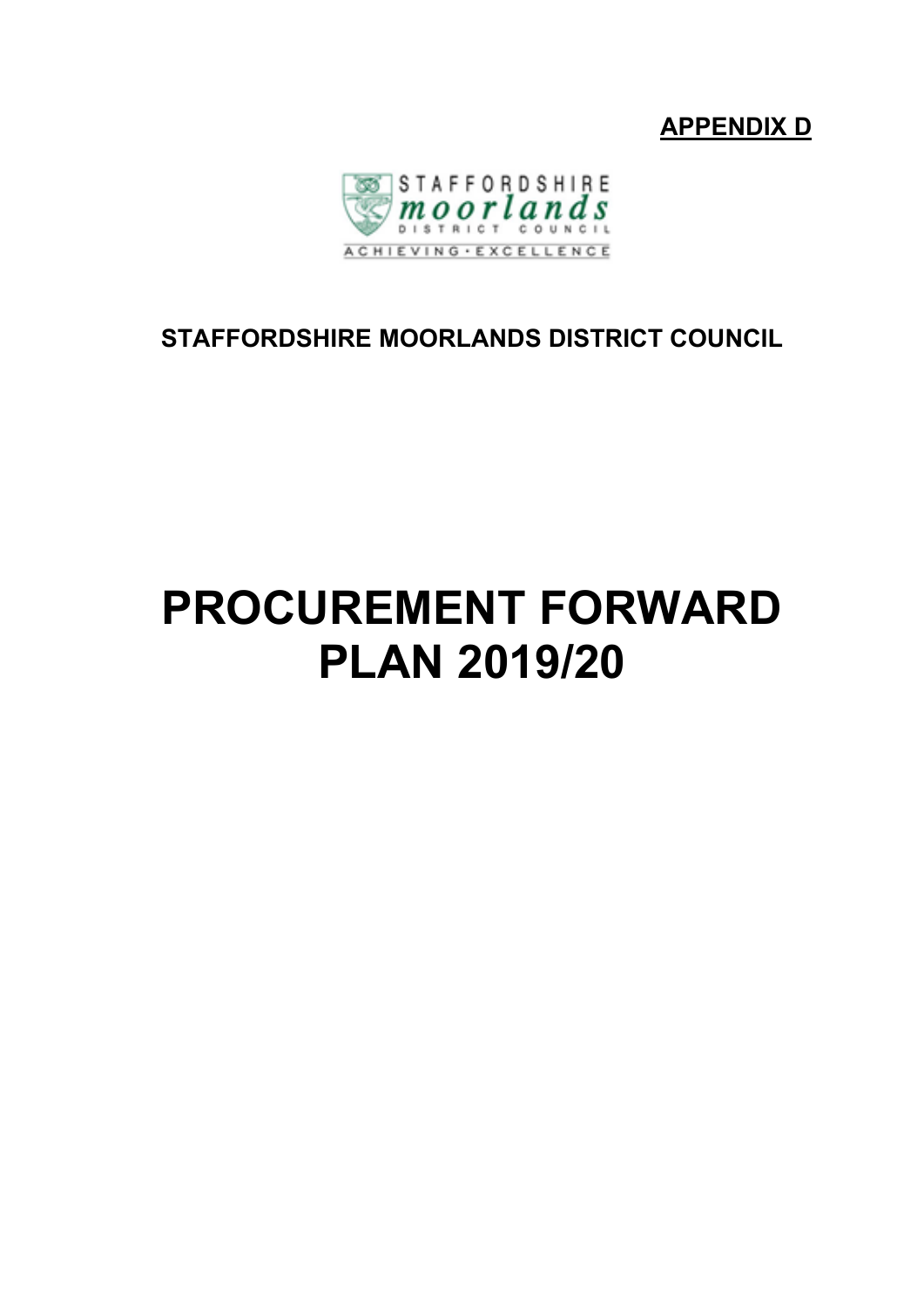## **1. Introduction**

- 1.1 The Procurement Procedure Rules, which support the Joint Procurement Strategy, are essential to the achievement of the Alliance Procurement Objectives and set out the processes that must be followed.
- 1.2 A revised version of the Procurement Procedure Rules were presented and approved by full Council on 11th October 2017. The Rules were updated to reflect recent changes for example:
	- the service review process has resulted in a fully resourced central procurement unit incorporating the whole purchase to pay stream (procurement activity through to the payment of supplier invoices)
	- Processes have been reviewed and electronic systems implemented with the procurement process now utilising webforms and an etendering system, removing paper records and improving efficiency
- 1.3 The opportunity was also taken to review the Rules as a whole, with specific amendments made to:-
	- Sourcing thresholds advertising periods updated
	- Process for applying Performance Bonds / Parent Company Guarantees
	- Applying extensions/variations to contracts
	- Updated processes to include technology now utilised (for example, ewebform platform and e-tendering system)
	- Additional references where necessary for example, the requirements of the Transparency Code
	- Expansion of Contract Management responsibilities / processes
- 1.4 In addition, consideration was given to how the authority to procure and award procurement activities is undertaken - with the aim of simplifying and ensuring the process is as efficient as possible.

## **2. Authorisation to Procure and Award**

- 2.1 It was proposed within the Rules that the Procurement Forward Plan would be reported as part of the Budget and Medium Term Financial Plan in February each year.
- 2.2 This would identify all potential procurement activity to be completed in the following financial year (subject to business case), with approval sought to commence procurement of all activity listed. Performance and activity (including confirmation of award) against the forward plan would then be monitored and reported within the Quarterly Procurement Report to **Committee.**
- 2.3 The approval limits to be applied to then authorise the award of contracts and apply exemptions are detailed below:-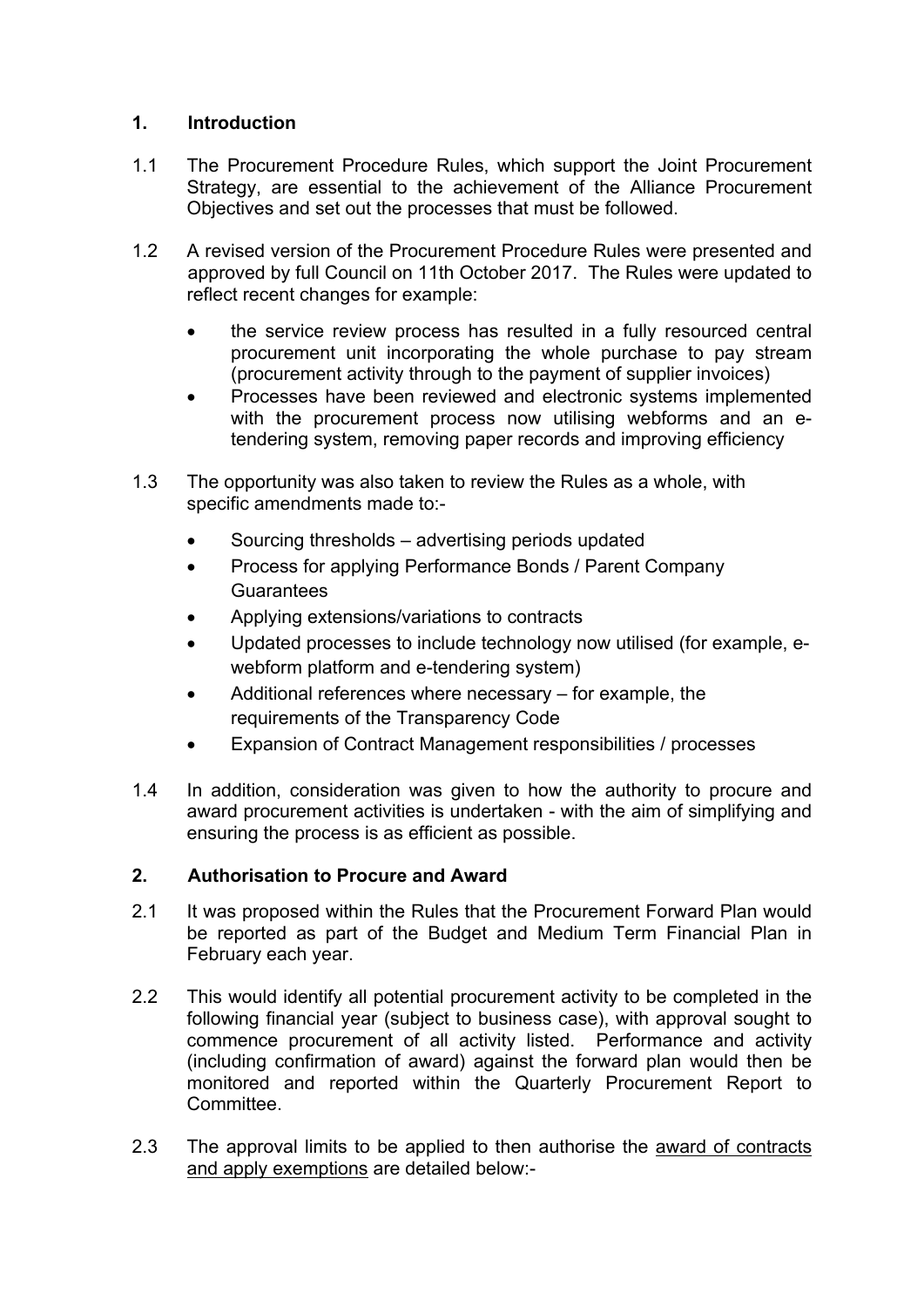| <b>Award and Exemptions Authorisation Limits:</b> |
|---------------------------------------------------|
|---------------------------------------------------|

| <b>Total Contract Value</b><br>(£)                           | <b>Authorisation</b>                                                            | <b>Authorisation By</b>                                                                           |
|--------------------------------------------------------------|---------------------------------------------------------------------------------|---------------------------------------------------------------------------------------------------|
| $25,000$                                                     | Head of Service / Executive<br>Director                                         | Webform                                                                                           |
| $>25,000 - 181,302$<br><b>(EU Service</b><br>Threshold)      | Executive Director / Chief<br>Executive                                         | Webform                                                                                           |
| >181,302 (EU<br><b>Service Threshold) -</b><br>$<$ 1,000,000 | Delegated Member Decision                                                       | Delegated Member<br>Report (Portfolio Holder<br>for Procurement and the<br>relevant service area) |
| $>1,000,000*$                                                | <b>Cabinet SMDC</b><br><b>Executive HPBC</b><br>(with prior Scrutiny Committee) | <b>Committee Report</b>                                                                           |

*\* Committee reports may be presented where the total contract value is less than £1,000,000 - where considered appropriate due to the nature of the procurement or where it relates to a key decision*

- 2.4 Any procurement activity undertaken during the year which was not included on the forward plan will also follow the authorisation rules (to procure/award) as detailed above - and detail will be included within the Quarterly Procurement Report.
- 2.5 Irrespective of the total contract value, Committee reports may be presented to Executive/Cabinet to obtain authority to procure and award where considered appropriate due to the nature of the procurement or where it relates to a key decision.

#### **3. Procurement Forward Plan 2019/20**

3.1 The Procurement Forward Plan, detailing all anticipated procurement activity during 2019/20, is detailed at **ANNEX A**. This includes activity specific to Staffordshire Moorlands D.C. and also any joint procurement activity with Alliance partner High Peak B.C.

#### **4. Procurement undertaken by Agent**

- 4.1 In addition to procurement activity commissioned by the Council, there may also be procurement activity commissioned via an agent on behalf of the Council where appropriate to do so. For example, the new Leisure Centre contract will allow provision for capital works required on the leisure centres to be commissioned by the Contractor, but funded by the Council. In this case, the Council would complete due diligence to ensure compliancy and value for money has been achieved.
- 4.2 Similarly, Alliance Environment Services will be procuring fleet required by specific services, but this will be funded by the Council and appropriate due diligence undertaken.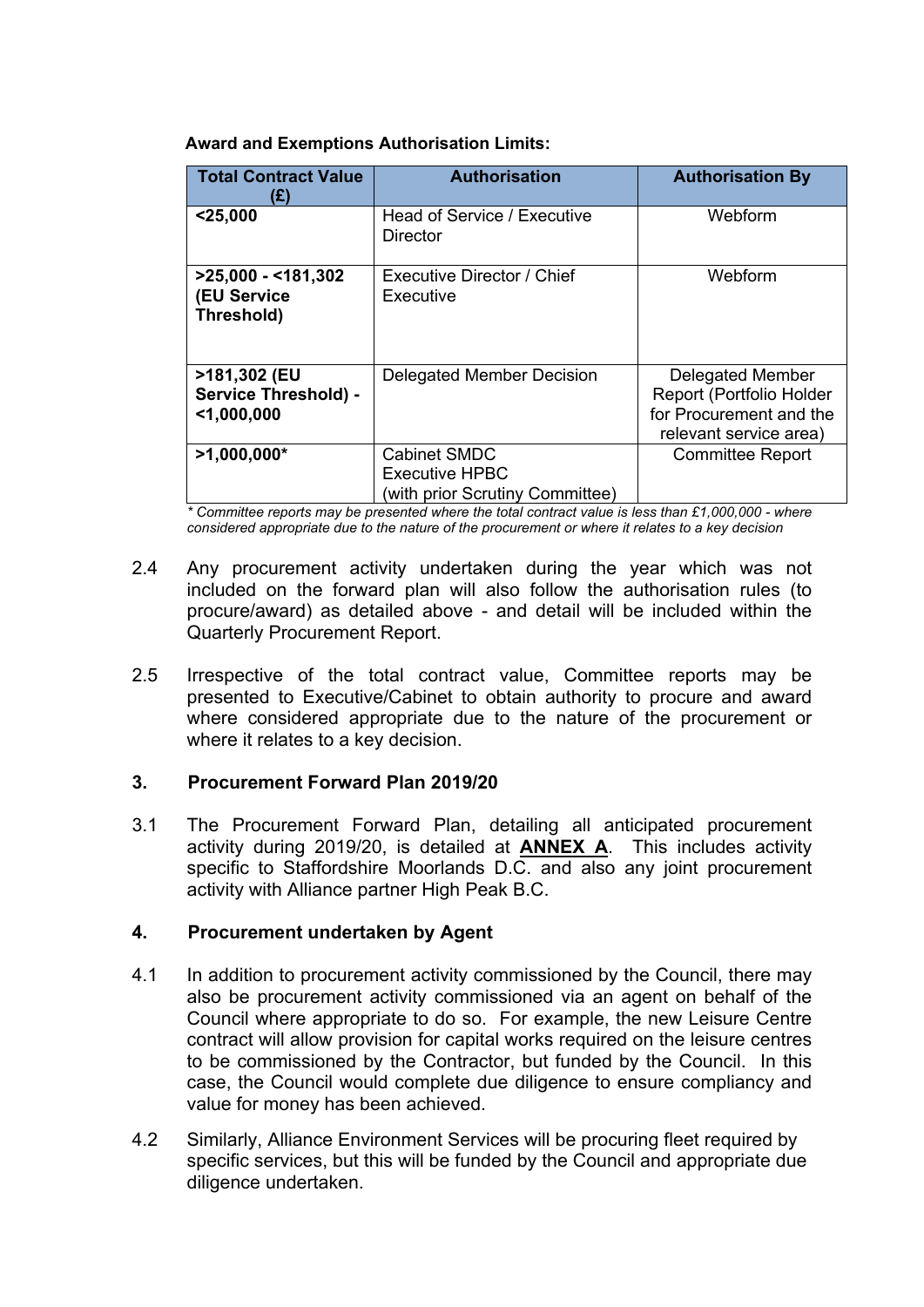#### **PROCUREMENT FORWARD PLAN 2019/20 – SMDC**

| <b>Ref</b> | <b>Auth</b> | <b>Contract Title</b>                                                                      | <b>Brief contract description</b>                                                                                                                      | Capital /<br><b>Revenue</b> | <b>Service Area</b>               | <b>Total est.</b><br>value of |
|------------|-------------|--------------------------------------------------------------------------------------------|--------------------------------------------------------------------------------------------------------------------------------------------------------|-----------------------------|-----------------------------------|-------------------------------|
|            |             |                                                                                            |                                                                                                                                                        |                             |                                   | contract £                    |
| 933        | SMDC        | Fowlchurch Depot Roof<br>Replacement (subject to depots<br>review in conjunction with AES) | Replacement of the current asbestos roof sheets to<br>the sweeper and organic/maintenance sheds with<br>associated repair works to damaged roof steels | Capital                     | <b>Assets Capital</b><br>Projects | 350,000                       |
|            |             |                                                                                            | and cladding. Roof works to main office building.                                                                                                      |                             |                                   |                               |
| 813        | <b>SMDC</b> | Car Parks Refurbishment works                                                              | Programme of works to various car parks in<br>Staffordshire Moorlands area                                                                             | Capital                     | <b>Assets Capital</b><br>Projects | 270,000                       |
| 885        | SMDC        | Brough Park Leisure Centre<br>structural works                                             | <b>Remedial Structural Repairs</b>                                                                                                                     | Capital                     | <b>Assets Capital</b><br>Projects | 200,000                       |
| 731        | <b>SMDC</b> | Moorlands House Improvements<br>Works                                                      | Air handling and external roof works to Moorlands<br>House                                                                                             | Capital                     | <b>Assets Capital</b><br>Projects | 190,000                       |
| 803        | SMDC        | Waterways improvement works                                                                | Works to various waterways across SMDC                                                                                                                 | Capital                     | <b>Assets Capital</b><br>Projects | 92,500                        |
| 812        | SMDC        | Leek Bus Station Resurfacing Works                                                         | Resurfacing works to Leek Bus Station                                                                                                                  | Capital                     | <b>Assets Capital</b><br>Projects | 88,000                        |
| 941        | SMDC        | Town Yard Industrial Estate Walls<br>& Railings                                            | <b>Remedial works</b>                                                                                                                                  | Capital                     | <b>Assets Capital</b><br>Projects | 40,000                        |
| 908        | <b>SMDC</b> | <b>Biddulph Valley Leisure Centre</b><br>Repair works to Culvert                           | Remedial works to Biddulph Valley LC Culvert                                                                                                           | Revenue                     | <b>Assets Capital</b><br>Projects | 23,000                        |
| 862        | SMDC        | Moorlands House Car Park Lighting                                                          | Lighting at the rear of Moorlands house is<br>inadequate, works required to improve the lighting<br>in this car park                                   | Revenue                     | Assets M&E                        | 7,000                         |
| 884        | <b>SMDC</b> | Improvement works to footpath<br>Path Link from Dorset Drive to<br>Craigside in Biddulph   | Improvement works to footpath, required to<br>prevent limited access after wet weather                                                                 | Revenue                     | Assets M&E                        | 4,750                         |
| 732        | SMDC        | <b>Smithfield Public Conveniences</b><br>Refurbishment - Toilets Leek                      | Smithfield Public Conveniences Refurbishments                                                                                                          | Capital                     | <b>Assets Capital</b><br>Projects | <b>TBC</b>                    |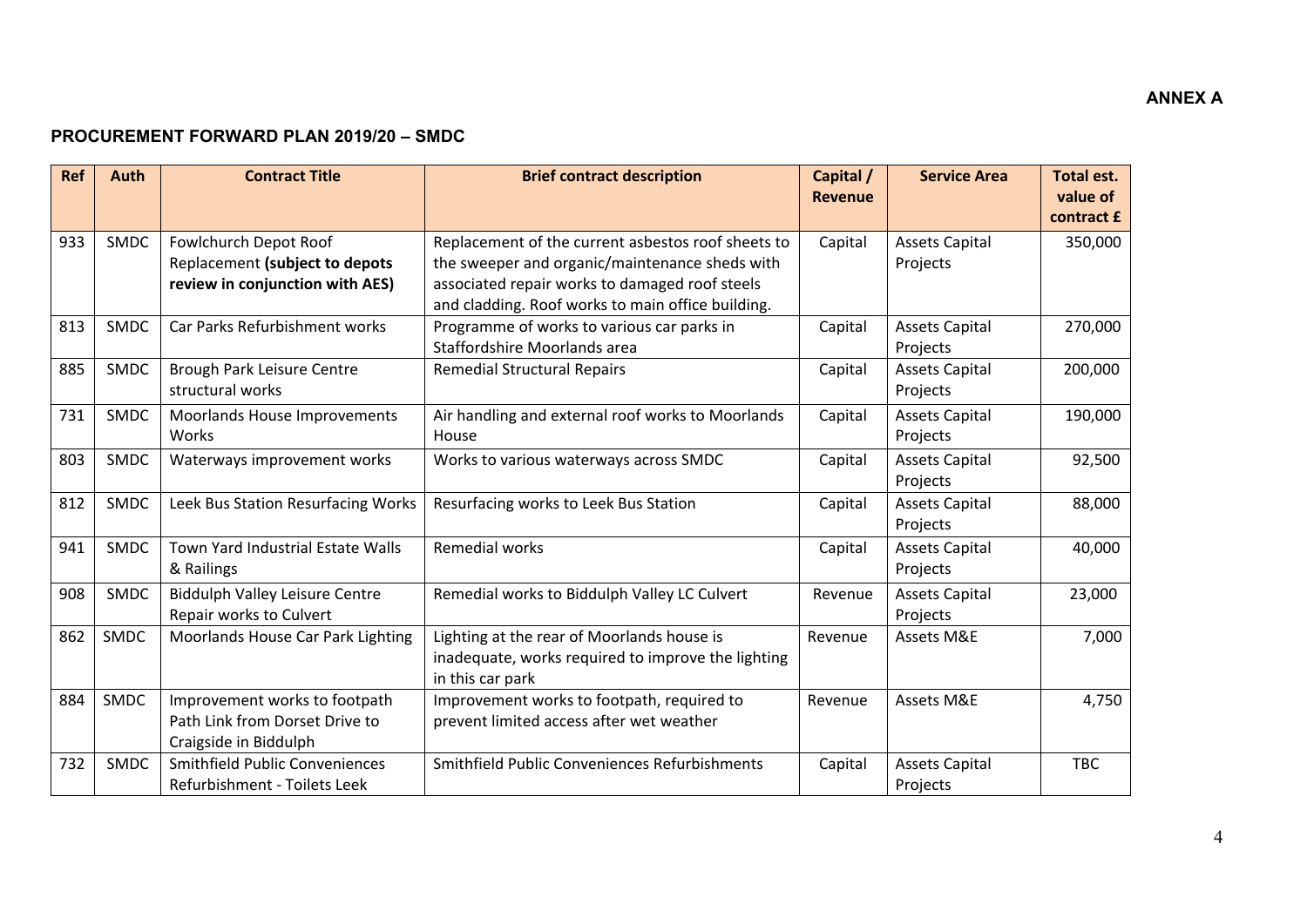| 935 | SMDC | <sup>1</sup> Fowlchurch Depot Internal Office | Alterations to the internal office space at | Capital | Assets Capital | TBC |
|-----|------|-----------------------------------------------|---------------------------------------------|---------|----------------|-----|
|     |      | Alternations (subject to depots               | Fowlchurch Depot                            |         | Projects       |     |
|     |      | review in coniunction with AES)               |                                             |         |                |     |

| <b>Ref</b> | Auth        | <b>Contract Title</b>                         | <b>Brief contract description</b> | Capital /<br><b>Revenue</b> | <b>Service Area</b>               | Total est.<br>value of<br>contract £ |
|------------|-------------|-----------------------------------------------|-----------------------------------|-----------------------------|-----------------------------------|--------------------------------------|
| 953        | <b>SMDC</b> | Smithfield Canopy works                       | Subject to structural surveys     | <b>TBC</b>                  | Assets Capital<br>Projects        | <b>TBC</b>                           |
| 954        | <b>SMDC</b> | Leekbrook Industrial Estate<br>Remedial works | Subject to surveys TBC            | Revenue                     | <b>Assets Capital</b><br>Projects | <b>TBC</b>                           |

| <b>Ref</b> | <b>Auth</b> | <b>Contract Title</b>                 | <b>Brief contract description</b>                  | Capital /      | <b>Service Area</b>        | Total est. |
|------------|-------------|---------------------------------------|----------------------------------------------------|----------------|----------------------------|------------|
|            |             |                                       |                                                    | <b>Revenue</b> |                            | value of   |
|            |             |                                       |                                                    |                |                            | contract £ |
| 364        | <b>SMDC</b> | Provision of Housing Money and        | Provision of money and debt advice services for    | Revenue        | <b>Customer Services -</b> | 61,350     |
|            |             | Debt advice                           | tenants or homeowners at risk of losing their home |                | <b>Housing Tenancy</b>     |            |
|            |             |                                       |                                                    |                | Services                   |            |
| 555        | <b>SMDC</b> | <b>Single Persons Housing Project</b> | Securing accommodation in the private rented       | Revenue        | <b>Customer Services -</b> | 74,450     |
|            |             |                                       | sector for vulnerable and homelessness clients     |                | <b>Housing Tenancy</b>     |            |
|            |             |                                       |                                                    |                | Services                   |            |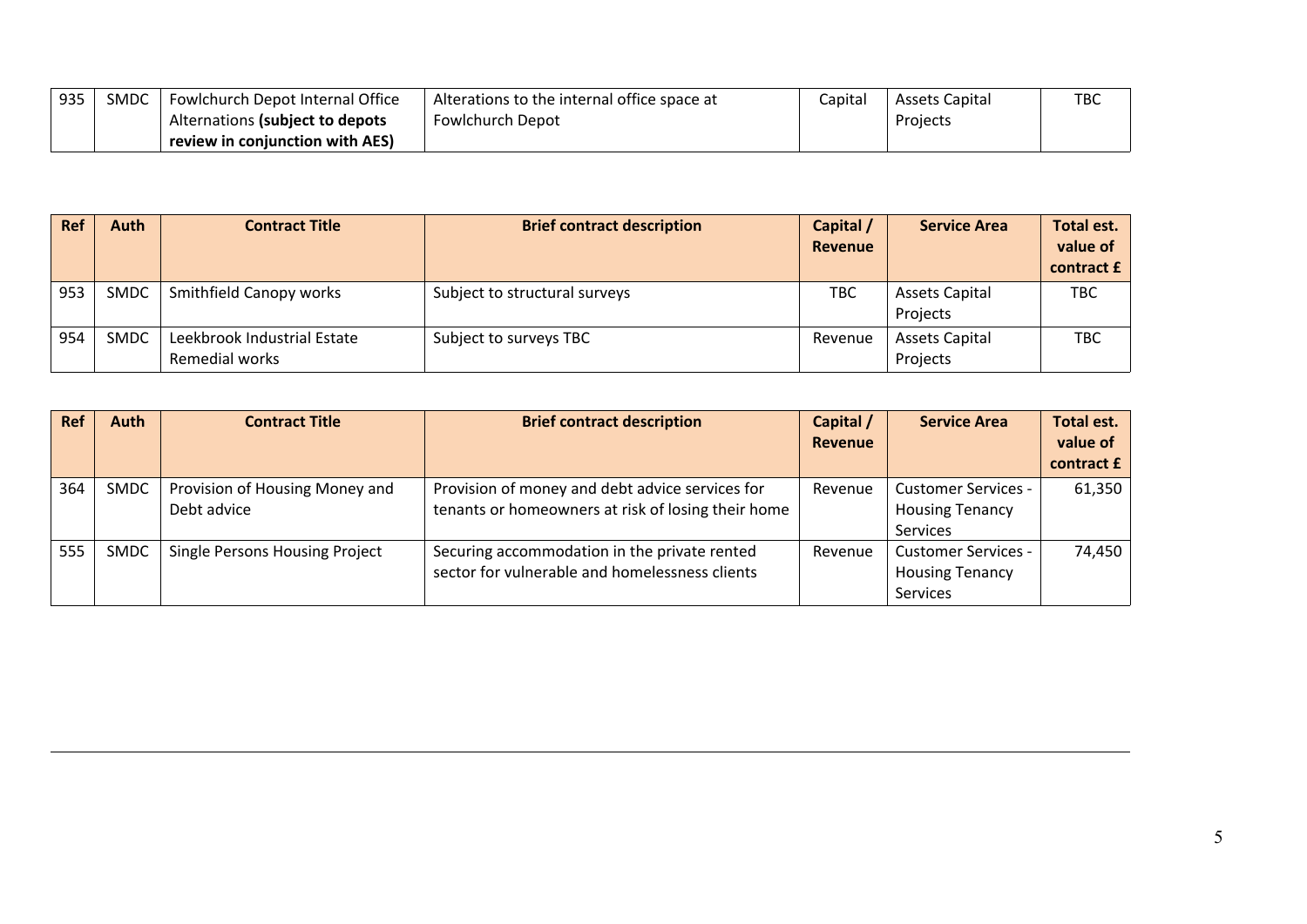| <b>Ref</b> | Auth        | <b>Contract Title</b>                          | <b>Brief contract description</b>                                                      | Capital /<br>Revenue | <b>Service Area</b>                                   | Total est.<br>value of<br>contract £ |
|------------|-------------|------------------------------------------------|----------------------------------------------------------------------------------------|----------------------|-------------------------------------------------------|--------------------------------------|
| 4          | <b>SMDC</b> | <b>Civic Transport Services</b>                | Provision of car and driver for SMDC Chairman and<br>Vice Chairman.                    | Revenue              | Democratic &<br>Community -<br>Democratic<br>Services | 29,790                               |
| 145        | SMDC        | Planning Committee Site Visits -<br>Coach Hire | Provision of Coach for Planning Applications<br><b>Committee Site Visits</b>           | Revenue              | Democratic &<br>Community -<br>Democratic<br>Services | 6,020                                |
| 148        | <b>SMDC</b> | <b>Planning Committee Refreshments</b>         | Lunch for councillors attending each meeting of<br>the Planning Applications Committee | Revenue              | Democratic &<br>Community -<br>Democratic<br>Services | 1,200                                |

| Ref | Auth | <b>Contract Title</b>                                                                                           | <b>Brief contract description</b>                                                                                                                                                                                      | Capital /<br>Revenue | <b>Service Area</b>                       | Total est.<br>value of<br>contract £ |
|-----|------|-----------------------------------------------------------------------------------------------------------------|------------------------------------------------------------------------------------------------------------------------------------------------------------------------------------------------------------------------|----------------------|-------------------------------------------|--------------------------------------|
| 874 | SMDC | Toddler / Junior Play area<br>Installation at Brough park Leek                                                  | Installation of a new play area suitable for younger<br>age groups in Brough park Leek                                                                                                                                 | Capital              | Operational<br>Services - Leisure         | 100,000                              |
| 495 | SMDC | Wetley Moor Turf Stripping and<br>Heather Cutting (subject to<br>transfer of countryside sites)                 | Turf stripping and heather cutting as part of<br>ecological management on sensitive sites of high<br>nature conservation value- Wetley Moor common                                                                     | Revenue              | Operational<br>Services -<br>Horticulture | 20,300                               |
| 894 | SMDC | Website Build, hosting, licencing<br>For Sport and physical activity uses<br>(subject to Transformation review) | A website to support the councils strategy for sport<br>and physical activity. Interactive website for both<br>Council and general public, inc. local network of<br>sporting clubs and voluntary sector organisations. | Revenue              | Operational<br>Services - Leisure         | 6,070                                |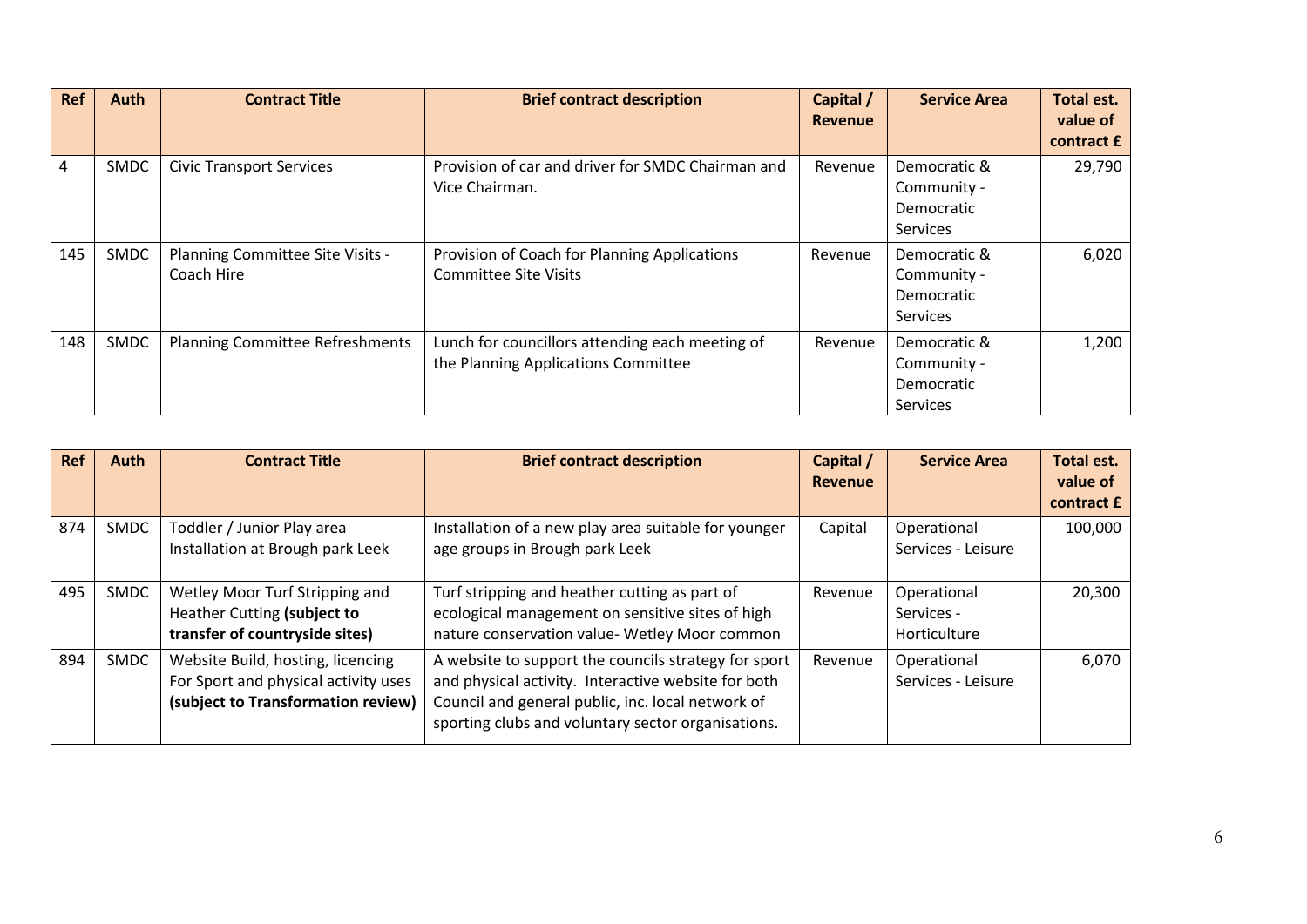| 635 | SMDC | Mining Features survey at Wetley<br>Moor (subject to transfer of<br>countryside sites)                    | Recommended every 5 years. Essential part of<br>health and safety for the site to protect the public,<br>grazing livestock and vehicle access. | Revenue | Operational<br>Services -<br>Horticulture | $3,900$ |
|-----|------|-----------------------------------------------------------------------------------------------------------|------------------------------------------------------------------------------------------------------------------------------------------------|---------|-------------------------------------------|---------|
| 699 | SMDC | Water level monitoring (Monitor<br>Equipment is purchased separately<br>when required) at Hales Hall Pool | Monitoring of water levels at Hales Hall Pool<br>reservoir including quarterly visits and<br>management of telemetry and alarm system          | Revenue | Operational<br>Services -<br>Horticulture | 2.640   |

| <b>Ref</b> | Auth        | <b>Contract Title</b>                                                                                          | <b>Brief contract description</b>                                                                                                                                                                  | Capital /<br>Revenue | <b>Service Area</b> | Total est.<br>value of<br>contract £ |
|------------|-------------|----------------------------------------------------------------------------------------------------------------|----------------------------------------------------------------------------------------------------------------------------------------------------------------------------------------------------|----------------------|---------------------|--------------------------------------|
| 825        | <b>SMDC</b> | Blythe Bridge strategic investment<br>site masterplan & phase 2 delivery<br>plan (subject to external funding) | Multidisciplinary team of consultants to prepare a<br>masterplan & provide advice on infrastructure<br>requirements, design, development &<br>management options for mixed use development<br>site | Revenue              | Regeneration        | 100,000                              |
| 909        | <b>SMDC</b> | Legal Advice & Lease Preparation                                                                               | Lease Preparation in relation to Churnet Valley<br>Railway Lease of land                                                                                                                           | Revenue              | Regeneration        | 10,450                               |
| 891        | <b>SMDC</b> | <b>Acquisition Strategy</b>                                                                                    | <b>Consultancy Support</b>                                                                                                                                                                         | Revenue              | Regeneration        | TBC                                  |
| 892        | <b>SMDC</b> | <b>Churnet Works Delivery</b>                                                                                  | <b>Consultancy Support</b>                                                                                                                                                                         | Revenue              | Regeneration        | TBC                                  |

| <b>Ref</b> | Auth        | <b>Contract Title</b>         | <b>Brief contract description</b>                                     | Capital /<br>Revenue | <b>Service Area</b>                                                   | Total est.<br>value of<br>contract £ |
|------------|-------------|-------------------------------|-----------------------------------------------------------------------|----------------------|-----------------------------------------------------------------------|--------------------------------------|
| 842        | <b>SMDC</b> | Ecological surveys and advice | Ecological surveys and advice for the Staffordshire<br>Moorlands Area | Revenue              | <b>Regulatory Services</b><br>- Planning &<br><b>Building Control</b> | <b>TBC</b>                           |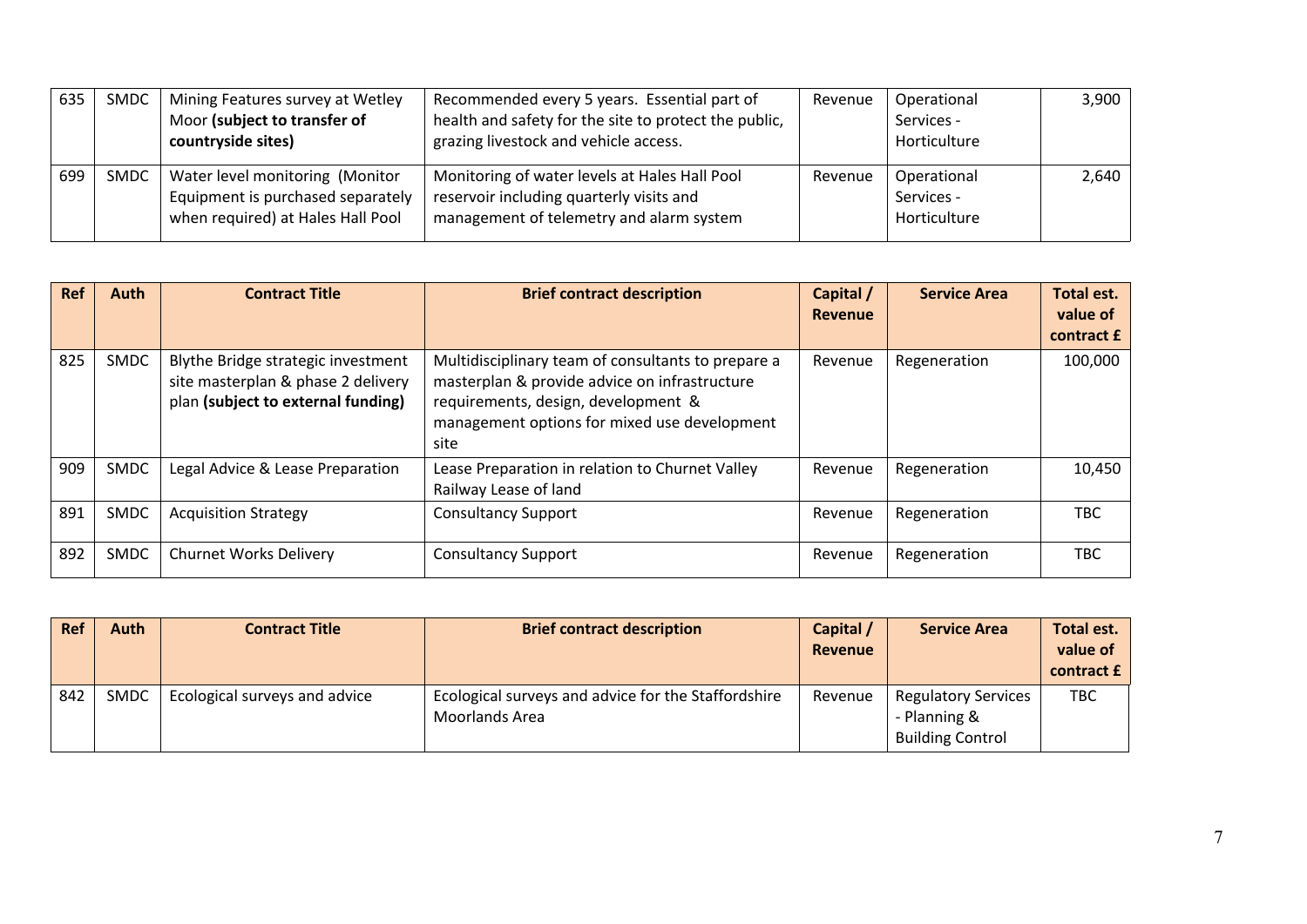| <b>Ref</b> | Auth        | <b>Contract Title</b>                                 | <b>Brief contract description</b>                                                         | Capital /<br><b>Revenue</b> | <b>Service Area</b>                     | Total est.<br>value of<br>contract £ |
|------------|-------------|-------------------------------------------------------|-------------------------------------------------------------------------------------------|-----------------------------|-----------------------------------------|--------------------------------------|
| 373        | <b>SMDC</b> | Leek Markets Logistical Support<br><b>Services</b>    | Storage, delivery, erection, dismantling and<br>removal of Market Trader Pop-Up stools.   | Revenue                     | Visitor Services -<br>Tourism & Markets | 325,000                              |
| 531        | SMDC        | Car Parking Enforcement (subject<br>to review)        | Provision for off street parking enforcement                                              | Revenue                     | Visitor Services -<br>Car Parking       | 300,000                              |
| 837        | <b>SMDC</b> | Pop up Market Stalls purchase                         | Purchase of replacement market stalls for Leek<br>Market (replacement programme - phased) | Revenue                     | Visitor Services -<br>Tourism & Markets | 23,000                               |
| 90         | <b>SMDC</b> | Lone worker service for Civil<br>Enforcement Officers | Alarm device for lone working                                                             |                             | Visitor Services -<br>Car Parking       | 1,500                                |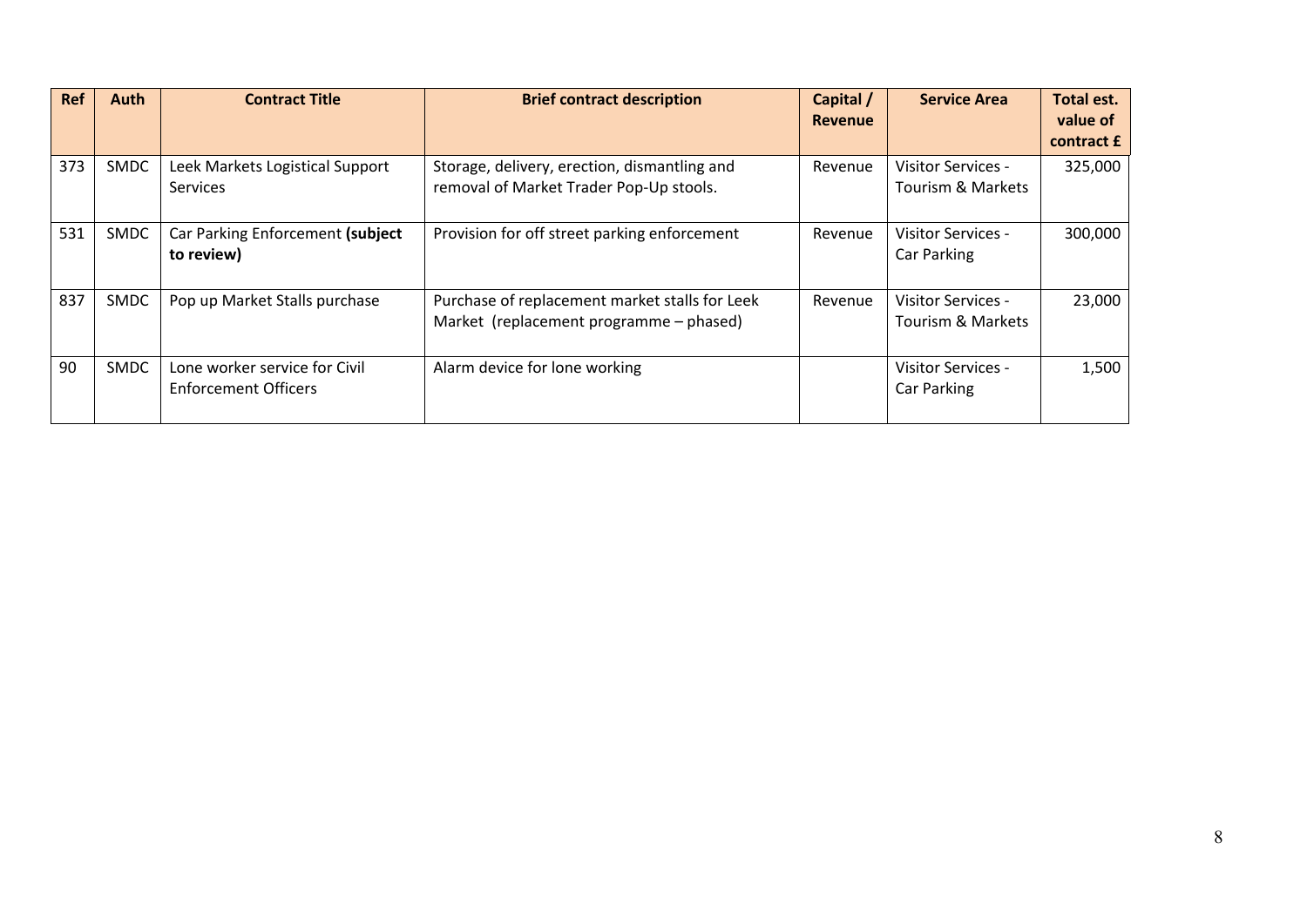# **PROCUREMENT FORWARD PLAN 19/20 – JOINT (SMDC/HPBC)**

| <b>Ref</b> | Auth         | <b>Contract Title</b>                                 | <b>Brief contract description</b>  | Capital /<br><b>Revenue</b> | <b>Service Area</b>               | <b>Total est.</b><br>value of<br>contract £ |
|------------|--------------|-------------------------------------------------------|------------------------------------|-----------------------------|-----------------------------------|---------------------------------------------|
| 801        | <b>JOINT</b> | Closed Cemetery Boundary Wall<br><b>Repairs Works</b> | Various boundary wall repair works | Capital                     | Assets Capital<br>Projects        | 123,910                                     |
| 403        | <b>JOINT</b> | Bridge & structure repairs various<br>schemes         | Various schemes for HPBC and SMDC  | Capital                     | <b>Assets Capital</b><br>Projects | 120,000                                     |

| <b>Ref</b> | Auth         | <b>Contract Title</b>                                                      | <b>Brief contract description</b>                                                                                             | Capital /<br><b>Revenue</b> | <b>Service Area</b>      | Total est.<br>value of<br>contract £ |
|------------|--------------|----------------------------------------------------------------------------|-------------------------------------------------------------------------------------------------------------------------------|-----------------------------|--------------------------|--------------------------------------|
| 158        | <b>JOINT</b> | <b>Facilities Management Services -</b><br>Council Buildings (HPBC / SMDC) | Facilities management provision for both Councils                                                                             | Revenue                     | <b>Assets Compliance</b> | 6,000,000                            |
| 600        | <b>JOINT</b> | Electricity Supply HPBC and SMDC                                           | Supply of Electricity - HPBC and SMDC buildings                                                                               | Revenue                     | <b>Assets Compliance</b> | 1,000,000                            |
| 575        | <b>JOINT</b> | Mains Gas Supply HPBC and SMDC                                             | Supply of Gas to HPBC and SMDC buildings                                                                                      | Revenue                     | <b>Assets Compliance</b> | 779,140                              |
| 523        | <b>JOINT</b> | Architectural Services for HPBC &<br><b>SMDC</b>                           | Architectural services to assist in the delivery of capital<br>schemes building improvement projects                          | Revenue                     | <b>Assets Compliance</b> | 400,000                              |
| 607        | <b>JOINT</b> | H&S CDM Client Advisor Services<br>Framework for HPBC and SMDC             | Framework of 3 suppliers to provide consultancy<br>services for H&S CDM regs on Capital Projects                              | Revenue                     | <b>Assets Compliance</b> | 150,000                              |
| 533        | <b>JOINT</b> | <b>Mechanical &amp; Electrical Consultancy</b><br>Services for HPBC & SMDC | Mechanical & Electrical consultancy services to assist in<br>the delivery of capital schemes building improvement<br>projects | Revenue                     | <b>Assets Compliance</b> | 150,000                              |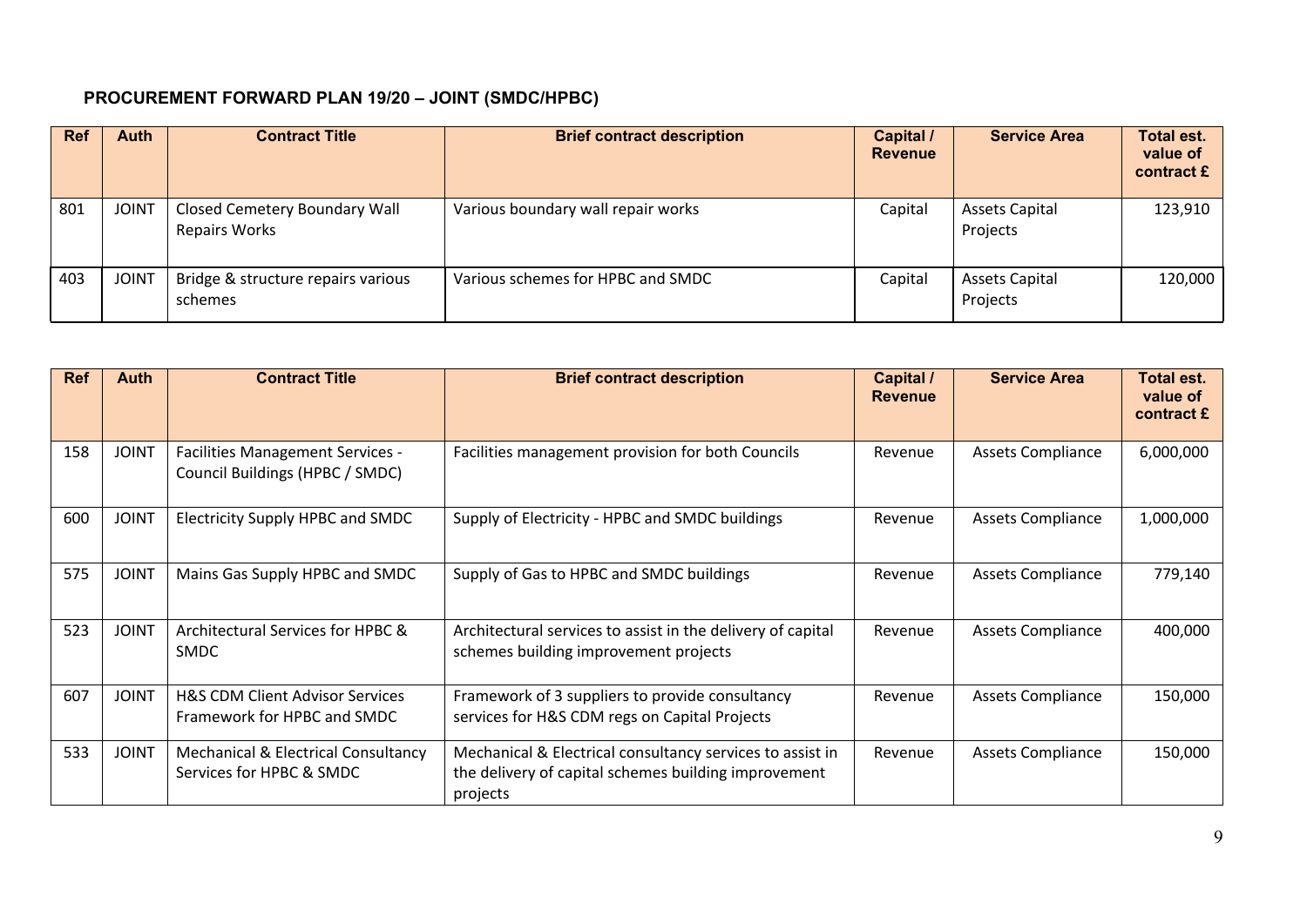| 704 | <b>JOINT</b> | <b>Structural and Civil Engineer</b><br>Framework                              | <b>Professional Services</b>                                                                            | Revenue | <b>Assets Compliance</b> | 150,000 |
|-----|--------------|--------------------------------------------------------------------------------|---------------------------------------------------------------------------------------------------------|---------|--------------------------|---------|
| 736 | <b>JOINT</b> | Assets Health and Safety Remedial<br>works - Various                           | Various works (H&S) assets                                                                              | Revenue | <b>Assets Compliance</b> | 100,000 |
| 337 | <b>JOINT</b> | Confidential Waste and Paper/Card<br>Recycling                                 | Collection and Disposal of Confidential Waste and<br>Paper/Card Recycling                               | Revenue | <b>Assets Compliance</b> | 25,000  |
| 282 | <b>JOINT</b> | <b>Security Services Buildings</b>                                             | Security services for keyholding, mobile patrols, static<br>guard when requested and call-outs          | Revenue | <b>Assets Compliance</b> | TBC     |
| 944 | <b>JOINT</b> | Valuation Advice Right to Buy                                                  | Right to Buy and ad hoc valuation advice. Includes<br>wider Land disposal strategy to support this      | Revenue | <b>Assets Compliance</b> | TBC     |
| 945 | <b>JOINT</b> | <b>Public Buildings Condition Surveys</b><br>and ongoing (subject to approval) | Professional Advice on Public Buildings condition<br>surveys and ongoing subsequent updates and surveys | Revenue | <b>Assets Compliance</b> | TBC     |

| <b>Ref</b> | Auth         | <b>Contract Title</b>                                                                      | <b>Brief contract description</b>                                                                                                                               | Capital /<br><b>Revenue</b> | <b>Service Area</b>                                    | Total est.<br>value of<br>contract £ |
|------------|--------------|--------------------------------------------------------------------------------------------|-----------------------------------------------------------------------------------------------------------------------------------------------------------------|-----------------------------|--------------------------------------------------------|--------------------------------------|
| 247        | <b>JOINT</b> | Provision of service for distribution<br>of 'bulk' postages Hybrid Mail<br><b>Services</b> | Outgoing bulk post and down stream mail - Pilot in<br>progress pending full implementation (Contract sourced<br>under Crown Commercial Service - renewal 19/20) | Revenue                     | <b>Customer Services -</b><br><b>Customer Services</b> | 650,000                              |
| 374        | <b>JOINT</b> | Collection and Banking of Income<br>and Internal Mail Courier Services                     | Provision of internal mail services, cash/payment<br>collections from Pay & Display, 24 hr toilets and ad-hoc<br>security patrol services                       | Revenue                     | <b>Customer Services -</b><br><b>Customer Services</b> | 192,280                              |
| 834        | <b>JOINT</b> | <b>External Design Print Services</b>                                                      | Design and External design services                                                                                                                             | Revenue                     | <b>Customer Services -</b><br><b>Customer Services</b> | 50,000                               |
| 70         | <b>JOINT</b> | Provision of Computer Consumables                                                          | Purchase of toners, for desk top printers may include<br>fuser kits etc                                                                                         | Revenue                     | <b>Customer Services -</b><br><b>Customer Services</b> | 30,000                               |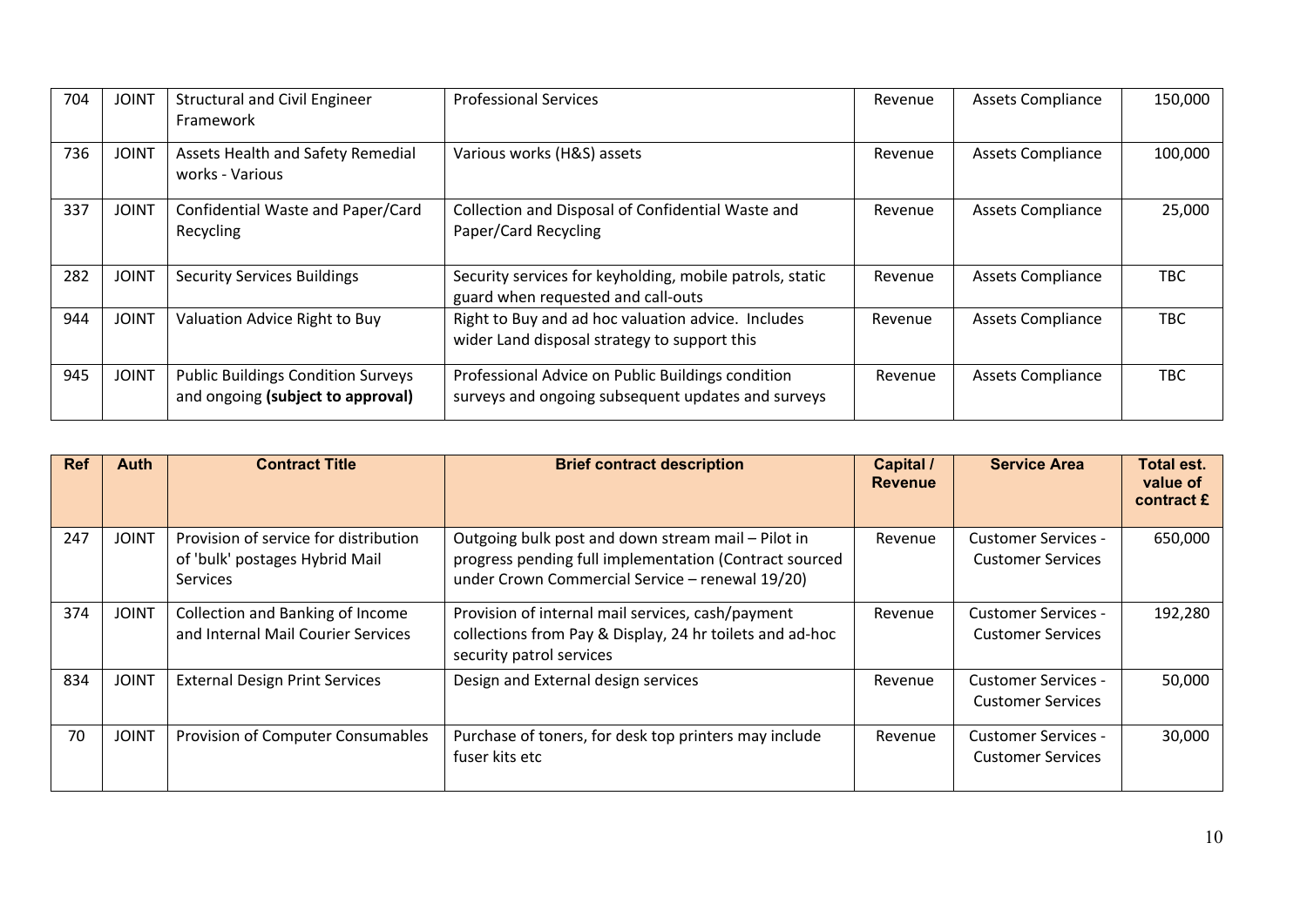| 230 | <b>JOINT</b> | Stationery items                                | Stationery via DCC Framework contract<br>Includes Paper, and all other stationery items, | Revenue                               | <b>Customer Services -</b><br><b>Customer Services</b>           | 29,000     |
|-----|--------------|-------------------------------------------------|------------------------------------------------------------------------------------------|---------------------------------------|------------------------------------------------------------------|------------|
| 565 | <b>JOINT</b> | Post Room Equipment                             | Franking Machine / Scales Folding / Inserting Machine<br>/Letter Opener                  | Revenue                               | <b>Customer Services -</b><br><b>Customer Services</b>           | 24,150     |
| 188 | <b>JOINT</b> | Out of Hours Calls                              | Out of hours call answering                                                              | Revenue                               | <b>Customer Services -</b><br><b>Customer Services</b>           | 18,000     |
| 606 | <b>JOINT</b> | <b>Customer Services Uniforms</b>               | Provision of uniforms for customer services team                                         | Revenue                               | <b>Customer Services -</b><br><b>Customer Services</b>           | 13,500     |
| 81  | <b>JOINT</b> | Lone Working Arrangements                       | Lone working registration for emergency assistance for<br>staff                          | Revenue                               | <b>Customer Services -</b><br><b>Housing Tenancy</b><br>Services | 3,600      |
| 851 | <b>JOINT</b> | Housing Benefit Certification Audit             | Housing Benefit Certification Audit                                                      | Revenue                               | <b>Customer Services -</b><br><b>Benefits</b>                    | 3,000      |
| 816 | <b>JOINT</b> | Provision of Printers photocopiers<br>and MFD's | Provision of Printers photocopiers and MFD's across the<br>Alliance                      | <b>TBC</b><br>(options)<br>appraisal) | <b>Customer Services -</b><br><b>Customer Services</b>           | <b>TBC</b> |

| <b>Ref</b> | Auth  | <b>Contract Title</b>                      | <b>Brief contract description</b>               | Capital /<br><b>Revenue</b> | <b>Service Area</b>                                          | <b>Total est.</b><br>value of<br>contract £ |
|------------|-------|--------------------------------------------|-------------------------------------------------|-----------------------------|--------------------------------------------------------------|---------------------------------------------|
| 262        | Joint | <b>CCTV Monitoring (subject to review)</b> | Supply of CCTV Monitoring staff                 | Revenue                     | Democratic &<br>Community -<br>Communities &<br>Partnerships | 594,000                                     |
| 53         | Joint | CCTV system maintenance<br>agreement       | Maintenance of HPBC and SMDC public CCTV system | Revenue                     | Democratic &<br>Community -<br>Communities &<br>Partnerships | 69,500                                      |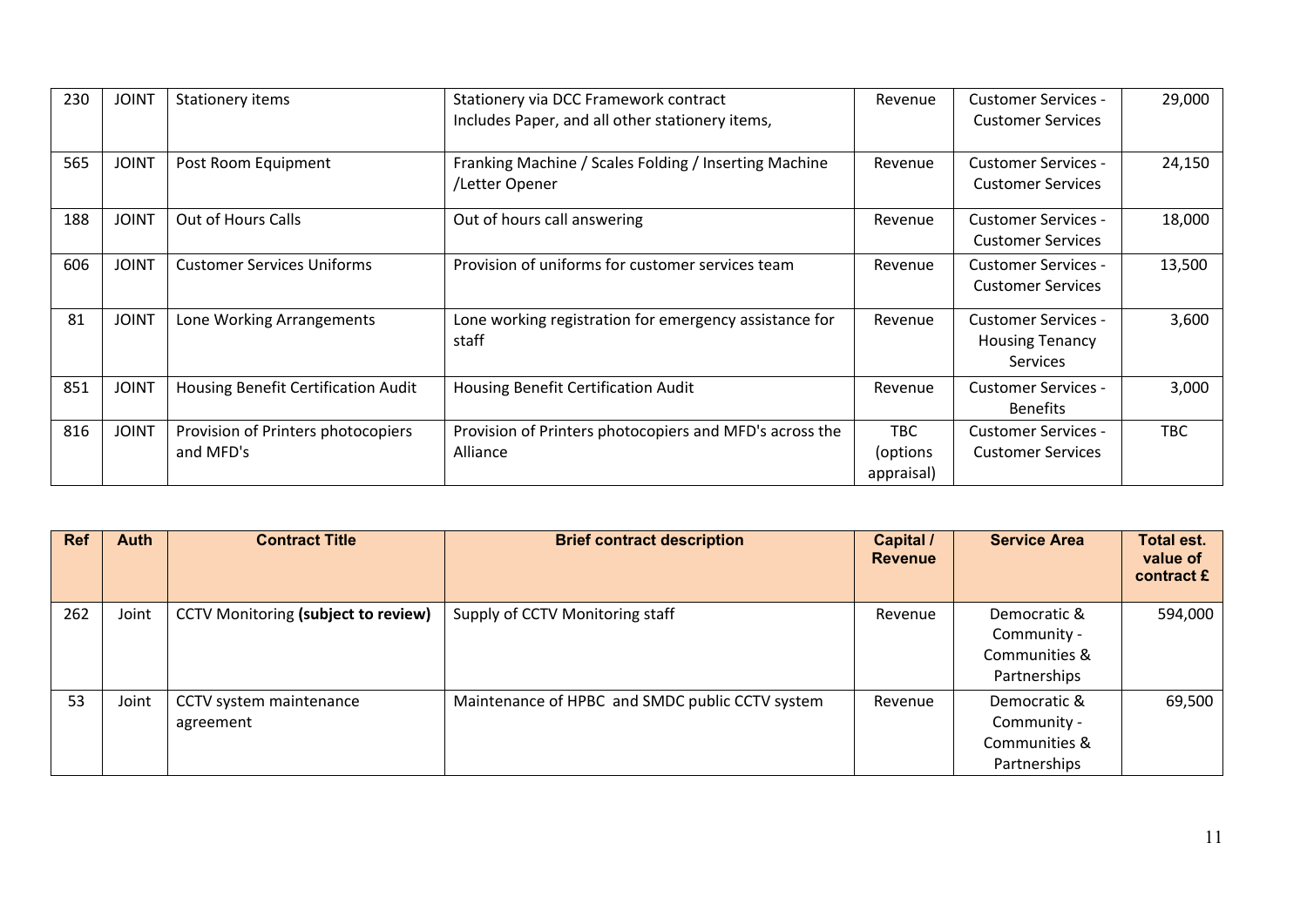| 815 | <b>JOINT</b> | Abandoned Vehicle recovery and          | To remove, store and if required legally dispose of     | Revenue | Democratic &  | 10,000 |
|-----|--------------|-----------------------------------------|---------------------------------------------------------|---------|---------------|--------|
|     |              | disposal                                | vehicles that are abandoned. Evidence that disposal of  |         | Community -   |        |
|     |              |                                         | vehicle has been completed is essential requirement     |         | Communities & |        |
|     |              |                                         |                                                         |         | Partnerships  |        |
| 828 | <b>JOINT</b> | <b>Electronic Fixed Penalty Notices</b> | To switch from the current triplicate books paper based | Revenue | Democratic &  | 10,000 |
|     |              | (Subject to Business case review)       | system to an electronic based system of issuing and     |         | Community -   |        |
|     |              |                                         | collecting fixed penalty fines                          |         | Communities & |        |
|     |              |                                         |                                                         |         | Partnerships  |        |
| 879 | <b>JOINT</b> | <b>CCTV Consultant</b>                  | Including Evaluation report against the Surveillance    | Revenue | Democratic &  | 5,000  |
|     |              | Specialist review of CCTV policy and    | Camera commissioners code of Conduct                    |         | Community -   |        |
|     |              | legal update requirements (subject      |                                                         |         | Communities & |        |
|     |              | to review)                              |                                                         |         | Partnerships  |        |

| <b>Ref</b> | Auth         | <b>Contract Title</b>                    | <b>Brief contract description</b>                                                                                                                   | <b>Capital /</b><br><b>Revenue</b> | <b>Service Area</b>  | Total est.<br>value of<br>contract £ |
|------------|--------------|------------------------------------------|-----------------------------------------------------------------------------------------------------------------------------------------------------|------------------------------------|----------------------|--------------------------------------|
| 73         | <b>JOINT</b> | Insurance Service                        | Provision of insurance cover for council's activities<br>including property, casualty, motor, engineering,<br>additional cover, standalone policies | Revenue                            | Finance - Mainstream | 1,192,500                            |
| 688        | <b>JOINT</b> | <b>Asset Valuation Services</b>          | Professional services to complete asset valuations of the<br>council's assets                                                                       | Revenue                            | Finance - Mainstream | 114,140                              |
| 632        | <b>JOINT</b> | <b>Banking Services</b>                  | <b>Banking services</b>                                                                                                                             | Revenue                            | Finance - Mainstream | 90,000                               |
| 709        | <b>JOINT</b> | Treasury management advisory<br>services | <b>Professional Advisory Services</b>                                                                                                               | Revenue                            | Finance - Mainstream | 72,000                               |
| 855        | <b>JOINT</b> | <b>Electronic Payments Worldpay</b>      | Online and Phone payments processing                                                                                                                | Revenue                            | Finance - Mainstream | 65,000                               |
| 206        | <b>JOINT</b> | Debt Collection & Bailiff Services       | Debt Collection and Tracing Services                                                                                                                | Revenue                            | Finance - Debtors    | 30,000                               |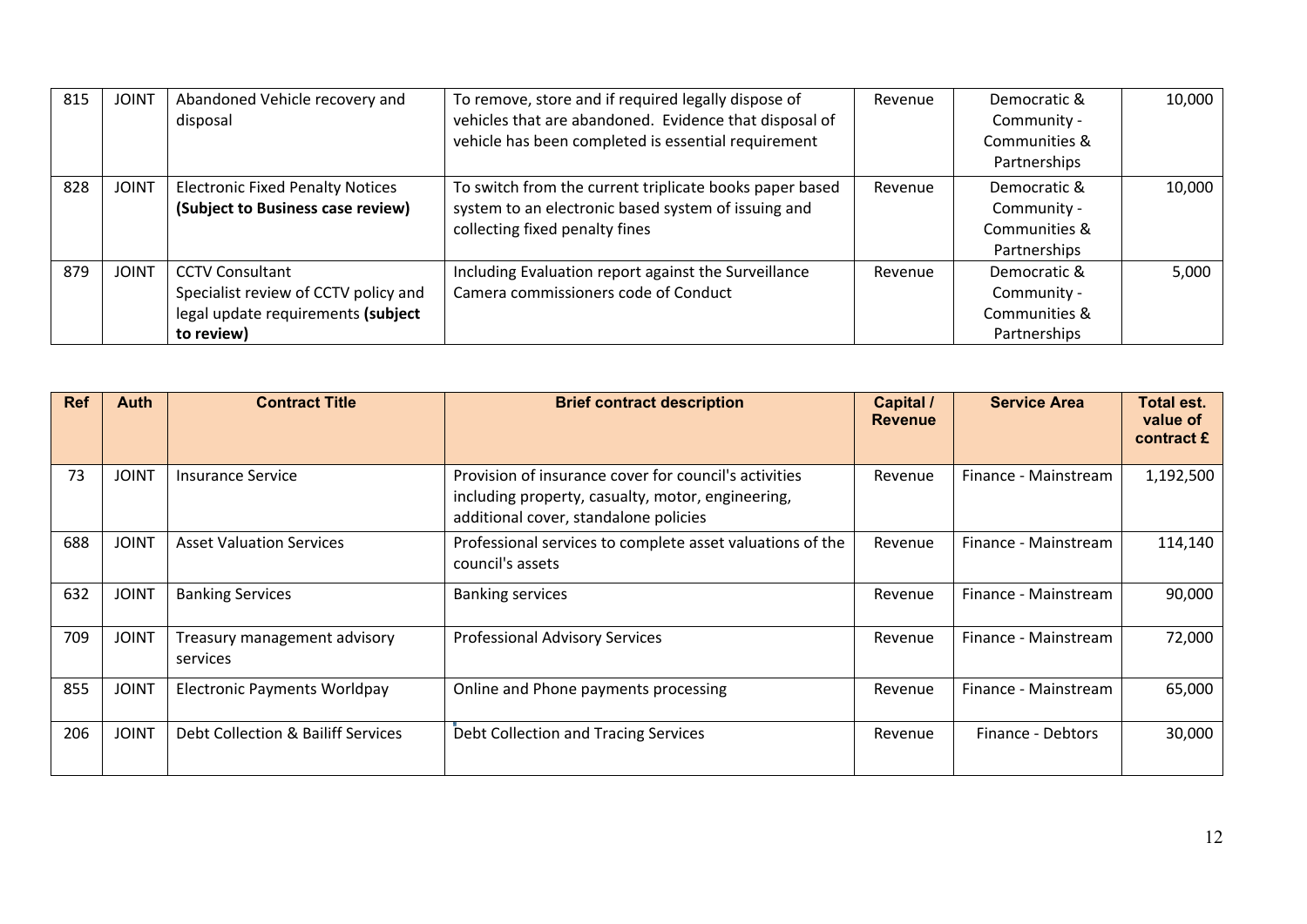| 796 | <b>JOINT</b> | <b>Payroll Services</b>                    | Provision of Payroll Services for the Alliance                                                                               | Revenue | Finance - Mainstream | 22,000     |
|-----|--------------|--------------------------------------------|------------------------------------------------------------------------------------------------------------------------------|---------|----------------------|------------|
| 376 | <b>JOINT</b> | Revenue Payment cards and services         | Revenue Payment cards                                                                                                        | Revenue | Finance - Revenues   | 20,000     |
| 361 | <b>JOINT</b> | <b>Professional Tax Advice Services</b>    | Tax advice for investments, VAT and other taxation<br>activities which impact on the councils operations or<br>future plans. | Revenue | Finance - Mainstream | 18,000     |
| 345 | <b>JOINT</b> | <b>Tracing Services</b>                    | On-line tracing service for absconding debtors                                                                               | Revenue | Finance - Debtors    | 6,000      |
| 847 | <b>JOINT</b> | Procurement / Purchasing / Credit<br>Cards | Requirement of payment cards that can be assigned to<br>Individuals and departments to ensure payment can be<br>made.        | Revenue | Finance - Mainstream | 1,000      |
| 855 | <b>JOINT</b> | Insolvency and Charging Orders<br>Recovery | Pilot scheme currently underway                                                                                              | Revenue | Finance - Mainstream | <b>TBC</b> |

| <b>Ref</b> | Auth         | <b>Contract Title</b>                         | <b>Brief contract description</b>               | Capital /<br><b>Revenue</b> | <b>Service Area</b>                      | <b>Total est.</b><br>value of<br>contract £ |
|------------|--------------|-----------------------------------------------|-------------------------------------------------|-----------------------------|------------------------------------------|---------------------------------------------|
| 260        | <b>JOINT</b> | Fleet Provision (funded by the                | <b>Fleet Provision across Alliance</b>          | Capital /                   | <b>Operational Services</b>              | 6,247,000                                   |
|            |              | Councils, maintained by AES)                  |                                                 | Revenue<br>(subject to      | - Fleet                                  |                                             |
|            |              |                                               |                                                 | options                     |                                          |                                             |
|            |              |                                               |                                                 | appraisal)                  |                                          |                                             |
| 640        | <b>JOINT</b> | Supply of Liquid Fuels for Depots             | Automotive Fuels - Ultra Low Sulphur Diesel and | Revenue                     | <b>Operational Services</b>              | 650,000                                     |
|            |              | HP/SM (subject to phase 3 transfer<br>to AES) | Heating Oils - Gas Oil and Kerosene             |                             | - Fleet                                  |                                             |
| 366        | <b>JOINT</b> | <b>Arboricultural Works</b>                   | Provision of Tree Services works (Framework)    | Revenue                     | <b>Operational Services</b><br>- Leisure | 210,000                                     |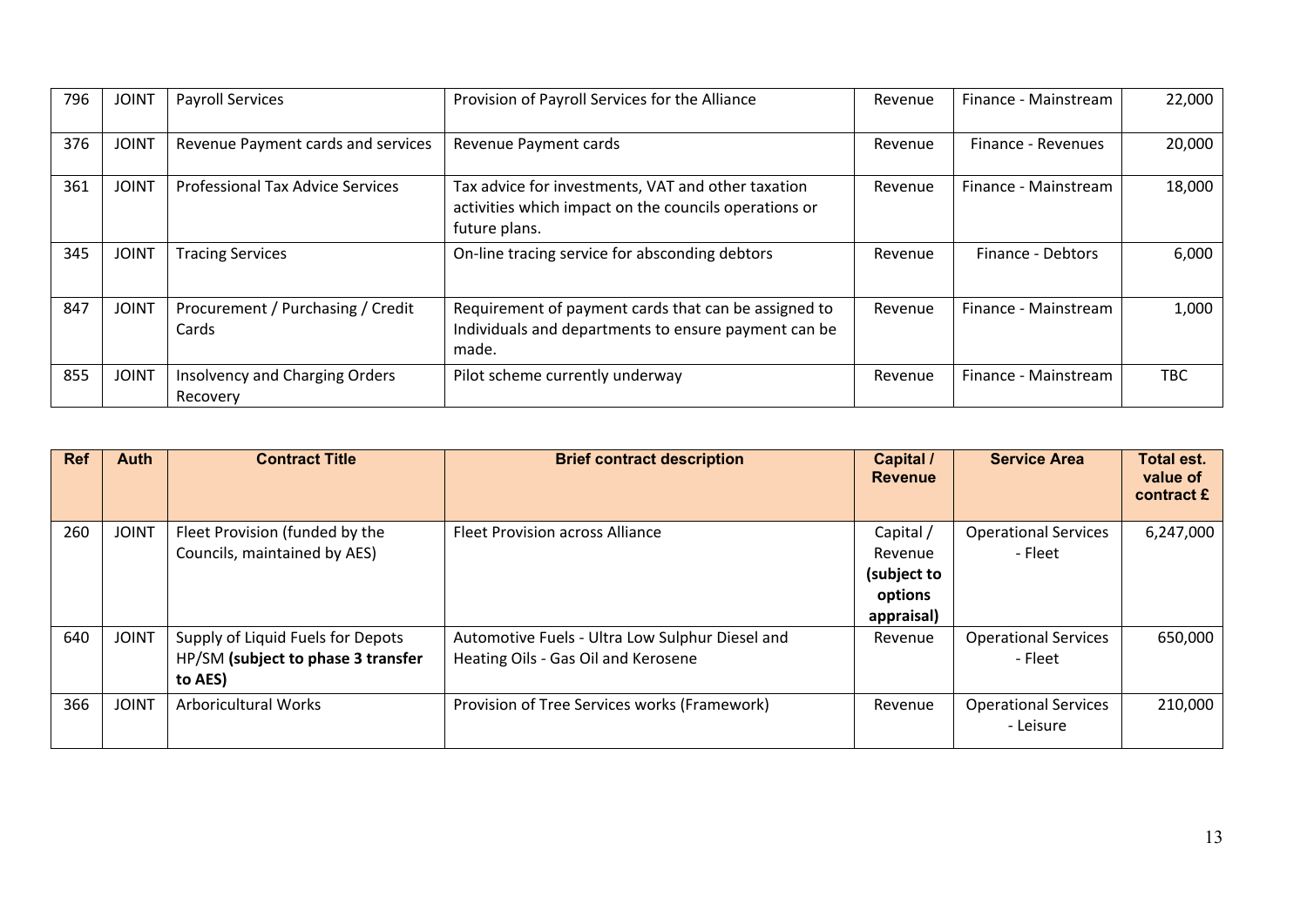| 270 | <b>JOINT</b> | Personal Protective Equipment (PPE)<br>(pending transfer to AES) | Provision of PPE and corporate work clothing                                | Revenue | <b>Operational Services</b><br>- Waste & Street<br>Scene | 165,000 |
|-----|--------------|------------------------------------------------------------------|-----------------------------------------------------------------------------|---------|----------------------------------------------------------|---------|
| 689 | <b>JOINT</b> | Seasonal Bedding Plants and Floral<br>Displays Supply            | Supply of bedding plants, baskets and hanging displays                      | Revenue | <b>Operational Services</b><br>- Horticulture            | 47,480  |
| 832 | <b>JOINT</b> | Physical Outreach programmes                                     | Supporting physical activity strategy                                       | Revenue | <b>Operational Services</b><br>- Leisure                 | 20,000  |
| 272 | <b>JOINT</b> | <b>Cleaning Materials and Sundries</b>                           | Provision of cleaning materials and sundries                                | Revenue | <b>Operational Services</b><br>$- DLO$                   | 18,000  |
| 268 | <b>JOINT</b> | Provision of Skips -                                             | Provision of waste skips for High Peak and Staffordshire<br>Moorlands areas | Revenue | <b>Operational Services</b><br>- Waste & Street<br>Scene | 11,680  |

| <b>Ref</b> | <b>Auth</b>  | <b>Contract Title</b>                            | <b>Brief contract description</b>      | Capital /<br><b>Revenue</b> | <b>Service Area</b> | <b>Total est.</b><br>value of<br>contract £ |
|------------|--------------|--------------------------------------------------|----------------------------------------|-----------------------------|---------------------|---------------------------------------------|
| 823        | <b>JOINT</b> | Town Centre Investment Strategy                  | Visitor Economy Strategy and Marketing | Revenue                     | Regeneration        | 5,000                                       |
| 890        | <b>JOINT</b> | Local Plan Inspection Support<br><b>Services</b> | <b>Consultancy Support</b>             | Revenue                     | Regeneration        | <b>TBC</b>                                  |

| <b>Ref</b> | Auth  | <b>Contract Title</b>                     | <b>Brief contract description</b> | Capital /<br><b>Revenue</b> | <b>Service Area</b>                                     | <b>Total est.</b><br>value of<br>contract £ |
|------------|-------|-------------------------------------------|-----------------------------------|-----------------------------|---------------------------------------------------------|---------------------------------------------|
| 257        | Joint | IT - ICT Support Service (HPBC /<br>SMDC) | ICT support function              | Revenue                     | Organisational<br>Development &<br>Transformation - ICT | 5,000,000                                   |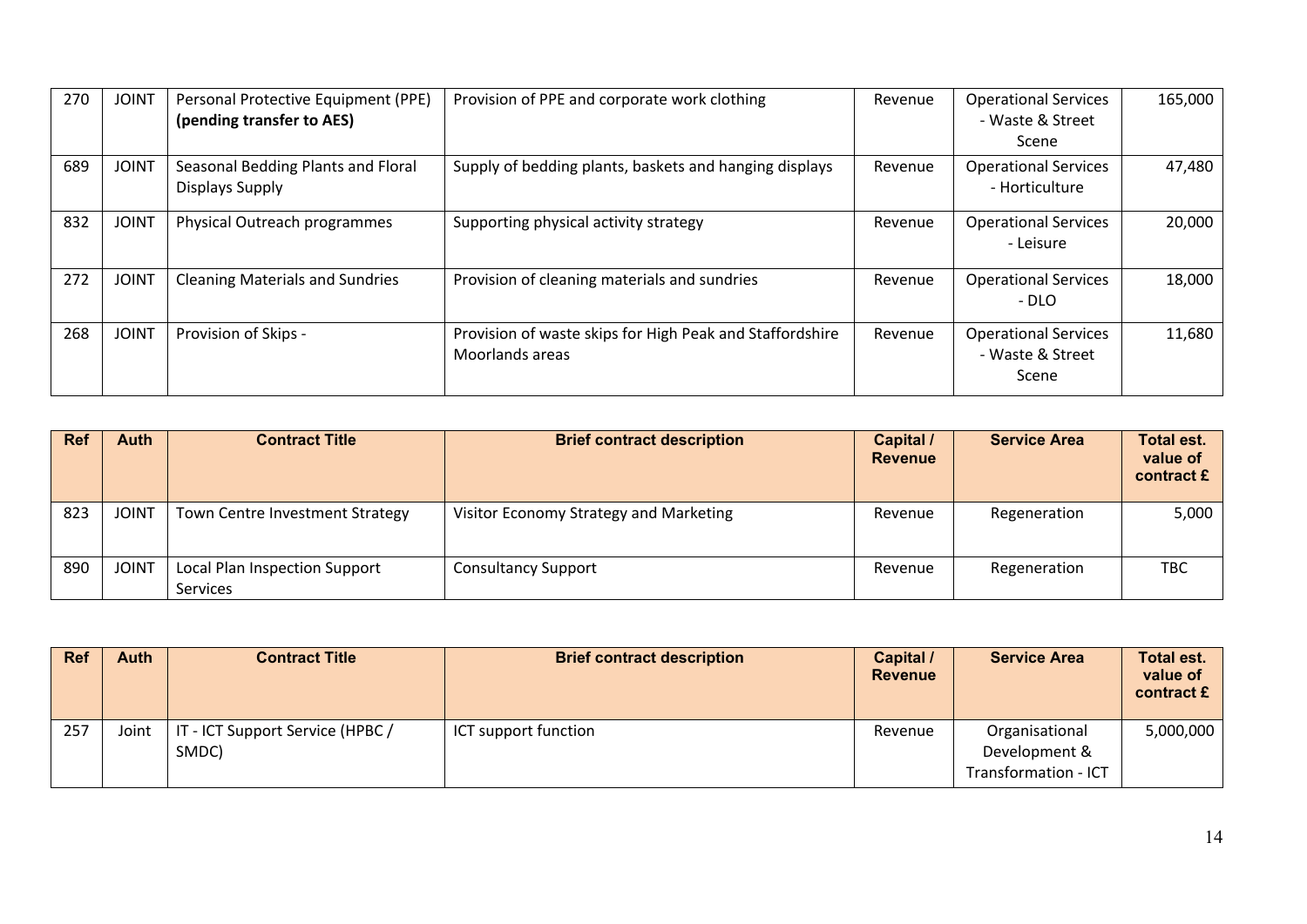| 638 | <b>JOINT</b> | Risk Based Verification and E-forms -<br><b>Revenues and Benefits</b> | IT system for self assessment and verification functions<br>via website and completion of E-forms for Revenues and<br>Benefits. | Capital | Organisational<br>Development &<br>Transformation - ICT | 886,000 |
|-----|--------------|-----------------------------------------------------------------------|---------------------------------------------------------------------------------------------------------------------------------|---------|---------------------------------------------------------|---------|
| 692 | <b>JOINT</b> | <b>Digital Customer Portal</b>                                        | Customer Self serve portal<br>Contract expire 20/21 review required 19/20                                                       | Revenue | Organisational<br>Development &<br>Transformation - ICT | 240,000 |
| 189 | Joint        | Telecoms - Mobile phones / devices                                    | Mobile devices and phones (rentals and calls)                                                                                   | Revenue | Organisational<br>Development &<br>Transformation - ICT | 168,860 |
| 564 | Joint        | <b>HPBC &amp; SMDC Content Managed</b><br>Website                     | Provision of Content Mgmt System for HPBC / SMDC                                                                                | Capital | Organisational<br>Development &<br>Transformation - ICT | 86,020  |
| 46  | Joint        | Telecoms - line rentals and calls<br>(HPBC & SMDC)                    | Telecom Networks - Voice Calls & Lines                                                                                          | Revenue | Organisational<br>Development &<br>Transformation - ICT | 34,000  |
| 887 | <b>JOINT</b> | <b>HR consultancy Support</b>                                         | HR Consultancy support                                                                                                          | Revenue | Organisational<br>Development &<br>Transformation - HR  | 24,180  |
| 357 | Joint        | Network pen testing                                                   | Security testing                                                                                                                | Revenue | Organisational<br>Development &<br>Transformation - ICT | 19,440  |
| 255 | Joint        | <b>E-tendering System</b>                                             | Provision of E-tendering solution for HPBC and SMDC                                                                             | Revenue | Organisational<br>Development &<br>Transformation - ICT | 17,800  |
| 104 | Joint        | <b>Employee Stress Counselling Services</b>                           | Service Agreement providing independent Staff Support<br>and Counselling Services for employees by means of<br>self-referral    | Revenue | Organisational<br>Development &<br>Transformation - HR  | 16,160  |
| 693 | <b>JOINT</b> | <b>Occupational Health Services</b>                                   | Professional advice Occupational Health                                                                                         | Revenue | Organisational<br>Development &<br>Transformation - HR  | 11,000  |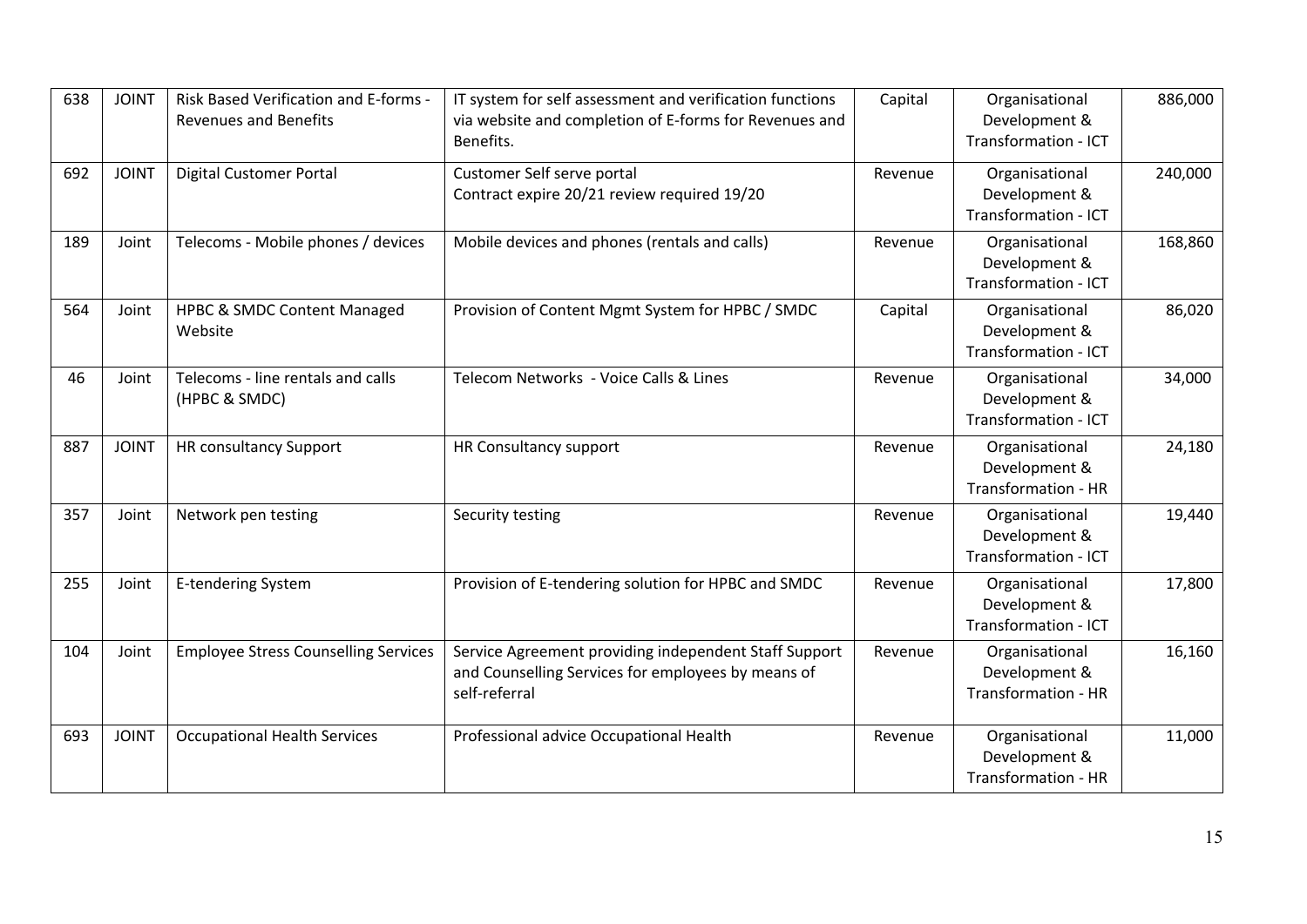| 584 | <b>JOINT</b> | <b>Staff Learning and Development</b><br>Programme For Alliance Employees | Training to be provided for Employees of the Alliance                        | Revenue | Organisational<br>Development &                                | 9,575      |
|-----|--------------|---------------------------------------------------------------------------|------------------------------------------------------------------------------|---------|----------------------------------------------------------------|------------|
|     |              |                                                                           |                                                                              |         | Transformation - HR                                            |            |
| 698 | <b>JOINT</b> | <b>Complaints Module System</b>                                           | <b>Complaints Software System</b>                                            | Revenue | Organisational<br>Development &<br><b>Transformation - ICT</b> | 2,800      |
| 10  | Joint        | Provision of Temporary Agency Staff                                       | Provision of temporary agency staff as required -<br>Business review pending | Revenue | Organisational<br>Development &<br><b>Transformation - HR</b>  | <b>TBC</b> |

| <b>Ref</b> | Auth         | <b>Contract Title</b>                                 | <b>Brief contract description</b>                                                  | Capital /<br><b>Revenue</b> | <b>Service Area</b>                                            | <b>Total est.</b><br>value of<br>contract £ |
|------------|--------------|-------------------------------------------------------|------------------------------------------------------------------------------------|-----------------------------|----------------------------------------------------------------|---------------------------------------------|
| 433        | <b>JOINT</b> | <b>Planning Consultancy Framework</b>                 | Access to professional support                                                     | Revenue                     | <b>Regulatory Services -</b><br>Planning & Building<br>Control | 150,000                                     |
| 15         | <b>JOINT</b> | Disabled adaptations (Private)                        | Delivery of adaptations under the mandatory Disabled<br>Facilities Grant programme | Capital                     | <b>Regulatory Services -</b><br>Environmental<br>Health        | 120,000                                     |
| 114        | <b>JOINT</b> | <b>Taxi Plates and Brackets</b>                       | <b>Taxi Plates and Brackets</b>                                                    | Revenue                     | <b>Regulatory Services -</b><br>Licensing                      | 25,000                                      |
| 137        | <b>JOINT</b> | Pest Control Products Provider                        | To purchase all pest control equipment & pesticides                                | Revenue                     | <b>Regulatory Services -</b><br>Environmental<br>Health        | 24,000                                      |
| 112        | <b>JOINT</b> | Provision for kennels for stay dogs to<br>be held     | Essential regulatory Requirement.                                                  | Revenue                     | Regulatory Services -<br>Environmental<br>Health               | 10,000                                      |
| 710        | <b>JOINT</b> | Air quality analysis and supply of<br>diffusion tubes | Analysis and reporting on diffusion tube data from air<br>quality monitoring sites | Revenue                     | <b>Regulatory Services -</b><br>Environmental<br>Health        | 8,200                                       |